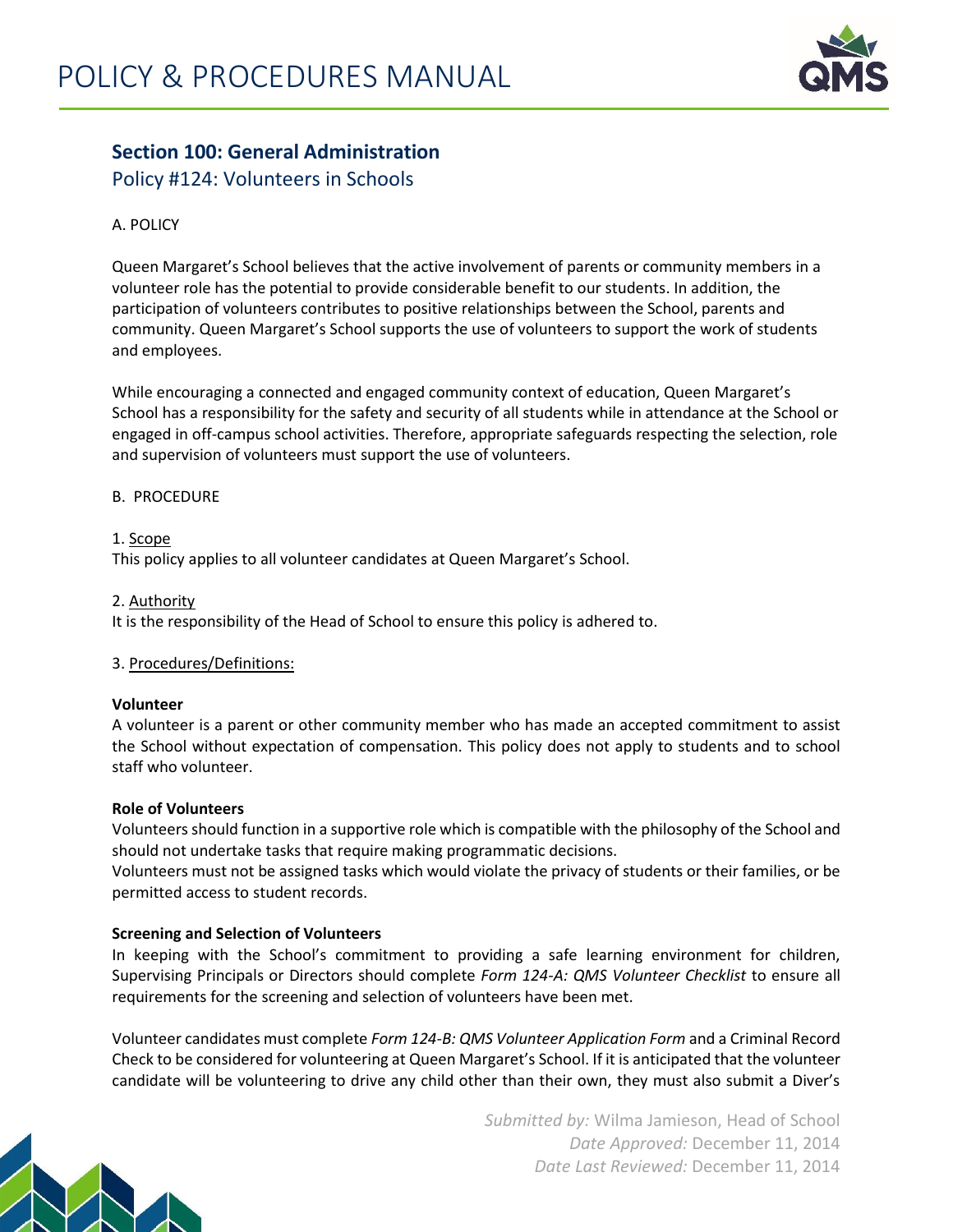

Abstract and complete *Form 124-C: QMS Volunteer Driver Application Form*. Forms should be submitted to the supervising Principal or Director for the area in which the volunteer is applying to work.

Principals and Directors must ensure that the screening of volunteer candidates reflects the nature of the activity and the extent of supervision undertaken by the potential volunteer. This includes the need for an interview to determine the appropriateness of the volunteer candidate.

In accordance with the *Personal Information and Privacy* Act, all information collected in the screening process should be officially documented and treated as confidential, excepting the disclosure of information when necessary to determine suitability. Information collected will be stored in a secure area.

A volunteer's services may be terminated at the discretion of the Head of School.

#### **Supervision and Monitoring of Volunteers**

An orientation of duties conducted by the supervising Principal or Director should include a review of relevant and applicable policies and procedures, with particular attention to procedures related to the School's risk policies and student safety, as outlined in the *QMS Employee Handbook*.

Supervising Principals or Directors are required to review *Policy #509: Child Protection – Abuse and Neglect* with volunteer candidates.

Supervising Principals or Directors are required to maintain a list of volunteers and the specifics of their task.

It is the responsibility of supervising Principal or Director to inform parents if their child is working exclusively with a volunteer on a regular basis.

### **Conduct of Volunteers**

Volunteers shall meet all of the criteria of conduct and deportment required of Queen Margaret's School Staff as explained to them by the supervising Principal or Director, as outlined in the *QMS Employee Handbook*.

Volunteers must read *Policy #101 (QMS Personal Information and Privacy Policy for Employees and Volunteers)* and *Policy #102 (QMS Personal Information and Privacy Policy for Parents and Students,)* and must to sign *Form 101-A: Consent for Use of Personal Information* and *Form 101-B: Employee/Volunteer Confidentiality Understanding*, indicating their understanding and adherence to the School's Privacy Policies.

Complaints about volunteers should be handled by the supervising Principal or Director responsible for the volunteer in question.



*Submitted by:* Wilma Jamieson, Head of School *Date Approved:* December 11, 2014 *Date Last Reviewed:* December 11, 2014